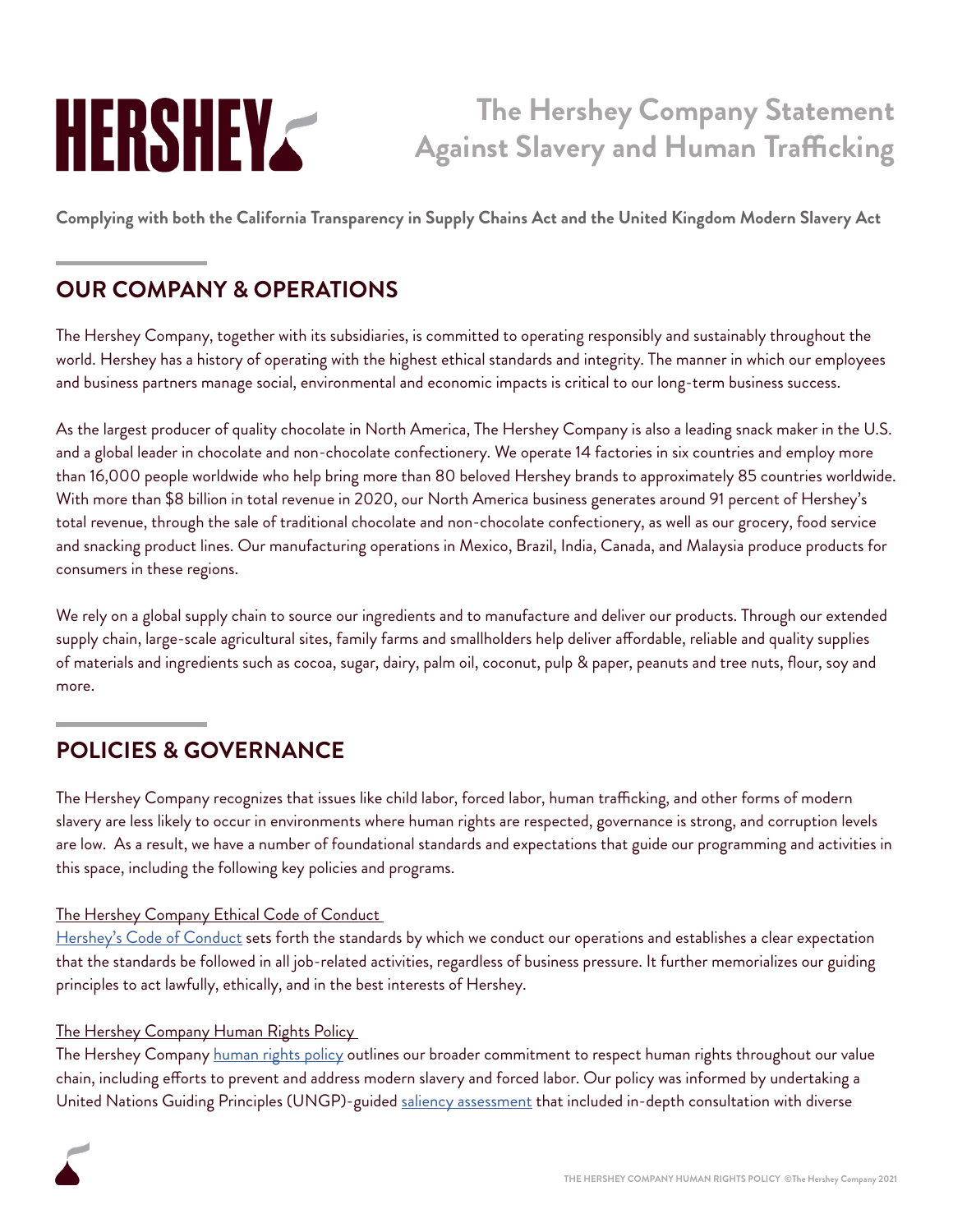internal and external stakeholders including suppliers, human rights groups, nonprofit organizations working in our raw material value chains, government representatives and labor organizations, amongst others.

#### The Hershey Company Supplier Code of Conduct

The backbone of Hershey's commitment to a responsible and sustainable supply chain is our [Supplier Code of Conduct.](https://www.thehersheycompany.com/content/dam/corporate-us/documents/partners-and-suppliers/supplier-code-of-conduct.pdf) This document sets forth Hershey's standards and expectations with respect to environmental, social and governance issues. Our Supplier Code of Conduct prohibits forced labor and human trafficking, including but not limited to, any form of prison, slave, bonded or forced indentured labor. Our Supplier Code of Conduct also emphasizes responsible recruitment practices including prohibiting recruitment fees and withholding of identity documents as well as freedom of movement, knowing these issues often contribute to forced labor. Finally, we communicate our Supplier Code of Conduct via multiple means, including through 1) language in Hershey's contracts that requires Supplier Code of Conduct compliance, 2) our Responsible Sourcing [Supplier Program](https://www.thehersheycompany.com/en_us/sustainability/shared-business/responsible-sourcing/responsible-sourcing-supplier-program.html) that requires enrolled suppliers' formal acknowledgment, and 3) our website where our Supplier Code of Conduct is available in 11 languages.

#### The Hershey Company Responsible Recruitment & Employment Policy

The Hershey Company does not tolerate child or forced labor in our operations and in our value chain. One of the ways Hershey combats forced labor is through our commitment to responsible recruitment and employment and our endorsement of the Priority Industry Principles and the Employer Pays Principle. Our [Responsible Recruitment & Employment Policy](https://www.thehersheycompany.com/content/dam/corporate-us/documents/pdf/HSY_Ethical_recruitment_policy_2020.pdf) is our global standard for responsibly recruiting workers employed by third-parties that support Hershey operations. It is meant to be used in conjunction with and to provide additional guidance beyond our Supplier Code of Conduct to third-party labor providers.

#### Governance: The Hershey Company Sustainability Steering Committee

The Hershey Company Global Sustainability Team is responsible for managing human rights issues, including forced labor, modern slavery and human trafficking. Day-to-day management of human rights is overseen by our Manager for Global Sustainability & Social Impact, and the implementation of human rights in our supply chain, including our agricultural supply chain, is overseen by our Director for Global Responsible Sourcing and Senior Director of Strategic Sourcing. All sustainability efforts, including human rights, are directly overseen by the Sustainability Steering Committee, which is led by our Senior Vice President and Chief Supply Chain Officer and includes senior level representation from Hershey's global procurement, sustainability, legal, investor relations, human resources, R&D and commercial organizations. Ultimate oversight for human rights falls within our Board of Directors (BOD) and our Executive Committee (which includes our Chief Executive Officer and direct reports) who are briefed on at least a bi-annual basis by the Sustainability Steering Committee and its members.

## **HERSHEY'S HUMAN RIGHTS DUE DILIGENCE & RISK ASSESSMENT APPROACH**

The Hershey Company approach to human rights due diligence is guided by the United Nations Guiding Principles (UNGPs) and is an ongoing risk management process that allows us to identify, prevent and mitigate human rights risks throughout our value chain. As identified by our saliency assessment, forced labor and human trafficking are priority issues for Hershey's human rights due diligence efforts, along with related topics such as child labor and access to grievance mechanisms. Hershey worked with the leading human rights nonprofit organization, Verité, to create a methodology that would allow us to map current and future human rights risk across our key value chains and geographic footprint. Based on our work with Verité, we developed a number of business risk processes and controls in order to identify risks in various parts of our supply chain. Detailed information on our approach to human rights due diligence and work with Verité can be found [here.](https://www.thehersheycompany.com/en_us/sustainability/shared-business/human-rights/human-rights-due-diligence.html)

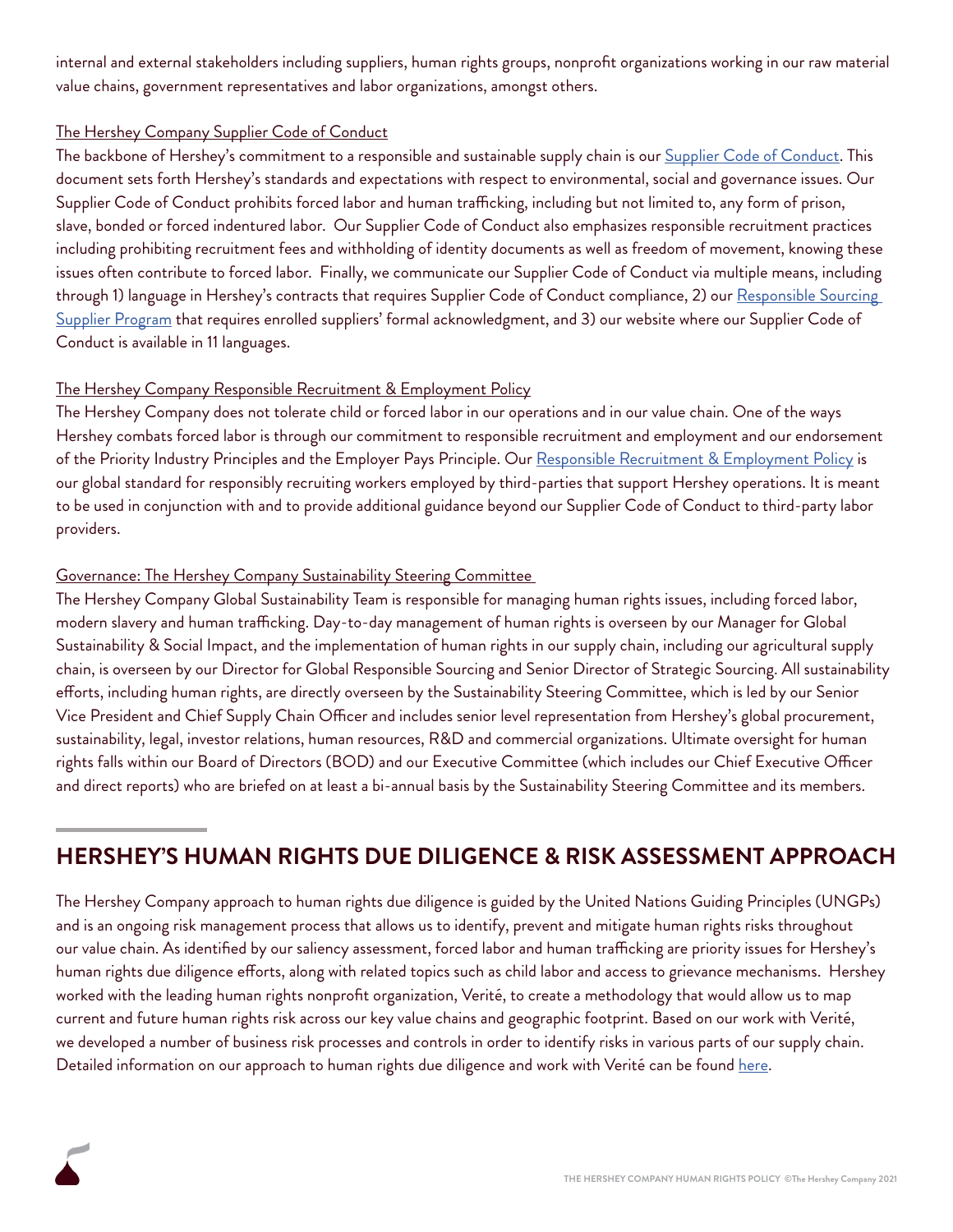#### Risk Mapping

**Tier 1 Supplier Program Risk Assessment:** Hershey used the Risk Segmentation tool developed in partnership with Verité to assess all our Tier 1 raw material and packaging suppliers as well as co-manufacturers, co-packers, licensees and labor service providers. We assessed more than 1,300 suppliers and 100% of spend in the aforementioned areas through this tool to develop a prioritized list for due diligence. Our risk assessment resulted in the following:

- A list of 450 high-risk suppliers and supplier sites. The majority of the high-risk suppliers are located in China, India, Malaysia, South Korea and the U.S. and are suppliers of cocoa, packaging material, palm oil, sugar, or are co-manufacturers/co-packers, licensing partners or The Hershey Experience vendors. Our goal is to enroll 100% of high-risk suppliers in our [Responsible Sourcing Supplier Program](https://www.thehersheycompany.com/en_us/sustainability/shared-business/responsible-sourcing/responsible-sourcing-supplier-program.html) by the end of 2021; we are on track with a 75% enrollment rate at the end of 2020.
- A recognition that responsible recruitment risks are higher in South and East Asia, but we should be monitoring risks globally for all vulnerable groups such as migrant workers and women. As a result, we developed our new Responsible [Recruitment Policy and Program](https://www.thehersheycompany.com/en_us/sustainability/shared-business/human-rights/embedding-responsible-recruitment-employment.html) and the goal is to expand the program to 100% of in-scope labor service providers (~75 suppliers). We also began tracking the number and geographic location of migrant workers in our broader supply chain both through our Responsible Sourcing and Recruitment programs.
- Integration of human rights risk screening into our supplier qualification and monitoring process to ensure we are assessing forced labor and other human rights risks prior to entering into a commercial relationship. This new process will be implemented starting in 2021.

**Priority Ingredients and Materials Risk Assessment:** In addition to our Tier 1 suppliers, Hershey uses the Risk Segmentation tool to assess risks across the full value chain of our ingredients and materials. In 2020, we conducted an internal gap analysis to assess which risks our Responsible Sourcing specific ingredient and material policies and programs currently address. Through this, we defined priority ingredients and materials which will be revisited annually to assess possible reprioritization based on i) changes in our supply chain, ii) developments in the environmental and human rights strategies, and iii) changes in sustainability risks. Overall, this a process identified the following:

- [Cocoa,](https://www.thehersheycompany.com/en_us/sustainability/shared-business/responsible-sourcing/priority-ingredients-and-materials/cocoa.html) [sugar](https://www.thehersheycompany.com/en_us/sustainability/shared-business/responsible-sourcing/priority-ingredients-and-materials/sugar.html), and [palm oil](https://www.thehersheycompany.com/en_us/sustainability/shared-business/responsible-sourcing/priority-ingredients-and-materials/palm-oil.html) present the most significant risks of forced labor due to the nature of their value chains and geography. These ingredients remain the focus areas for Hershey's human rights and responsible sourcing efforts.
- While cocoa is sourced from multiple regions, Cote d'Ivoire and Ghana remain the focus of our sustainable cocoa sourcing efforts, including the implementation of *Child Labor Monitoring & Remediation Systems (CLMRS)*. Based on identified risks, Hershey has committed all cocoa from Cote d'Ivoire and Ghana in our supply chain will be sourced directly through our suppliers by 2025. We also committed to 100% CLMRS coverage of our directly sourced cocoa in these two countries by 2025. We have found 0 instances of forced labor in our supply chain to date.
- Child Labor & Forced labor risks in sugarcane exist across multiple origins, including but not limited to Mexico, Brazil and Belize. We are currently working on an updated sustainable sugar sourcing strategy in 2021.
- Child labor and forced labor risks in palm oil exist across multiple origins from which Hershey sources, including Indonesia and Malaysia. Hershey updated our [Responsible Palm Oil Sourcing Policy](https://www.thehersheycompany.com/content/dam/corporate-us/documents/legal/palm-sourcing-policy.pdf) to further strengthen our requirements around an exploitation-free palm supply chain, including promoting and following ethical recruitment, hiring and employment practices in line with the Priority Industry Principles.

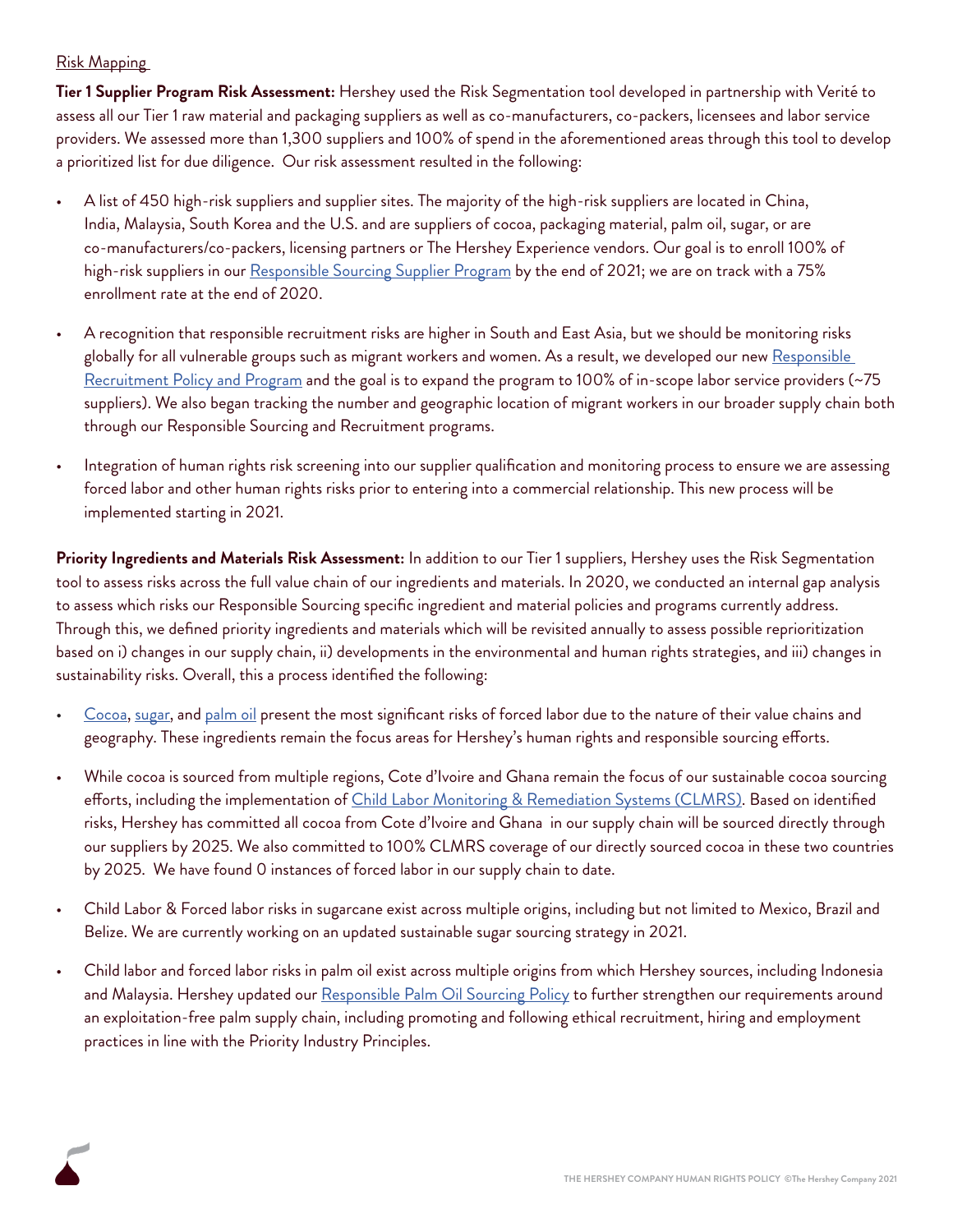**COVID-19:** Finally, the COVID-19 pandemic has only underscored the importance of protecting and promoting human rights and the need to urgently deploy resources to those most impacted. We used the guidance of the UNGPs to identify and help address broad [COVID-19 related human rights vulnerabilities](https://www.thehersheycompany.com/content/corporate_SSF/en_us/blog/human-rights-a-year-of-challenges-progress-and-more-work-to-do.html?utm_source=newsletter&utm_medium=email&utm_campaign=IR) amongst workers in our supply chain as well as our own employees. More information on our Response to COVID-19 can be found [here.](https://www.thehersheycompany.com/en_us/sustainability/shared-communities/our-response-to-covid-19.html)

#### Due Diligence

Hershey performs due diligence on our own facilities and on high-risk suppliers identified through our risk assessment process described above.

**Hershey Facilities:** Hershey facilities undergo the Sedex Member Ethical Trade Audit (SMETA) 4-Pillar audits on at least a three-year cadence, and more frequently as needed per customer requests. *Zero instances or evidence of forced or child labor identified through these audits to date.* 

**Tier 1 Suppliers:** Our Responsible Sourcing Supplier Program verifies our Tier 1 suppliers' compliance to our Supplier Code of Conduct. The program is aligned with our saliency assessment of our most significant human rights issues and leverages third-party verification tools, including self-assessment questionnaires (SAQ) and independent third-party audits to check compliance. Suppliers in Hershey's program are required to complete or update their facility's Sedex SAQ or equivalent on an annual basis and undergo the SMETA 4-pillar social compliance audit or equivalent on a cadence determined by risk and historic performance. The Program also promotes ongoing training and capability-building and works to drive suppliers' continuous improvement.

When a Supplier Code of Conduct violation is identified, the Hershey Global Responsible Sourcing team reviews the findings and suppliers are asked to develop a corrective action plan that includes addressing the root cause of the issues. A follow up audit is then required to verify that the violation has been addressed. In instances where a supplier is unwilling or unable to remediate violations in the appropriate timeframe, Hershey reserves the right to suspend or remove the supplier.

In 2020, 82 initial, periodic and follow-up audits were completed by high-risk suppliers. The top three categories of noncompliances identified through audits included health and safety, working hours, and wages & benefits. All non-compliances require a corrective action plan to be closed out via a desktop or follow up onsite audit. More information about the results of our Tier 1 Responsible Sourcing Supplier Program can be found in our [Sustainability Report.](https://www.thehersheycompany.com/content/dam/corporate-us/documents/pdf/hershey_sustainability_report_2019.pdf) *Zero instances of forced or child labor have been identified amongst Tier 1 suppliers to date.*

**Responsible Recruitment:** Our Responsible Recruitment and Employment program verifies labor service providers' compliance with our Responsible Recruitment Policy and our commitment to the Employer Pays and Priority Industry Principles. Suppliers in the program are required to complete a recruitment specific self-assessment questionnaire and corrective action plan for identified non-compliances and receive access to training through the Responsible Labor Initiative E-learning Academy. Suppliers are further assessed via audits of Hershey's own facilities.

In 2020, Hershey assessed 30 labor service providers in India, Malaysia, and the United States and identified 25 findings on recruitment-related policies and management practices. Approximately 25% are fully remediated with the remainder in progress, supported by training through the Responsible Labor Initiative E-Learning Academy. *Zero instances of forced or child labor have been identified to date.*

More details on our [Responsible Sourcing Supplier Program](https://www.thehersheycompany.com/en_us/sustainability/shared-business/responsible-sourcing/responsible-sourcing-supplier-program.html) and [Responsible Recruitment & Employment Program](https://www.thehersheycompany.com/en_us/sustainability/shared-business/human-rights/embedding-responsible-recruitment-employment.html) are available on our website.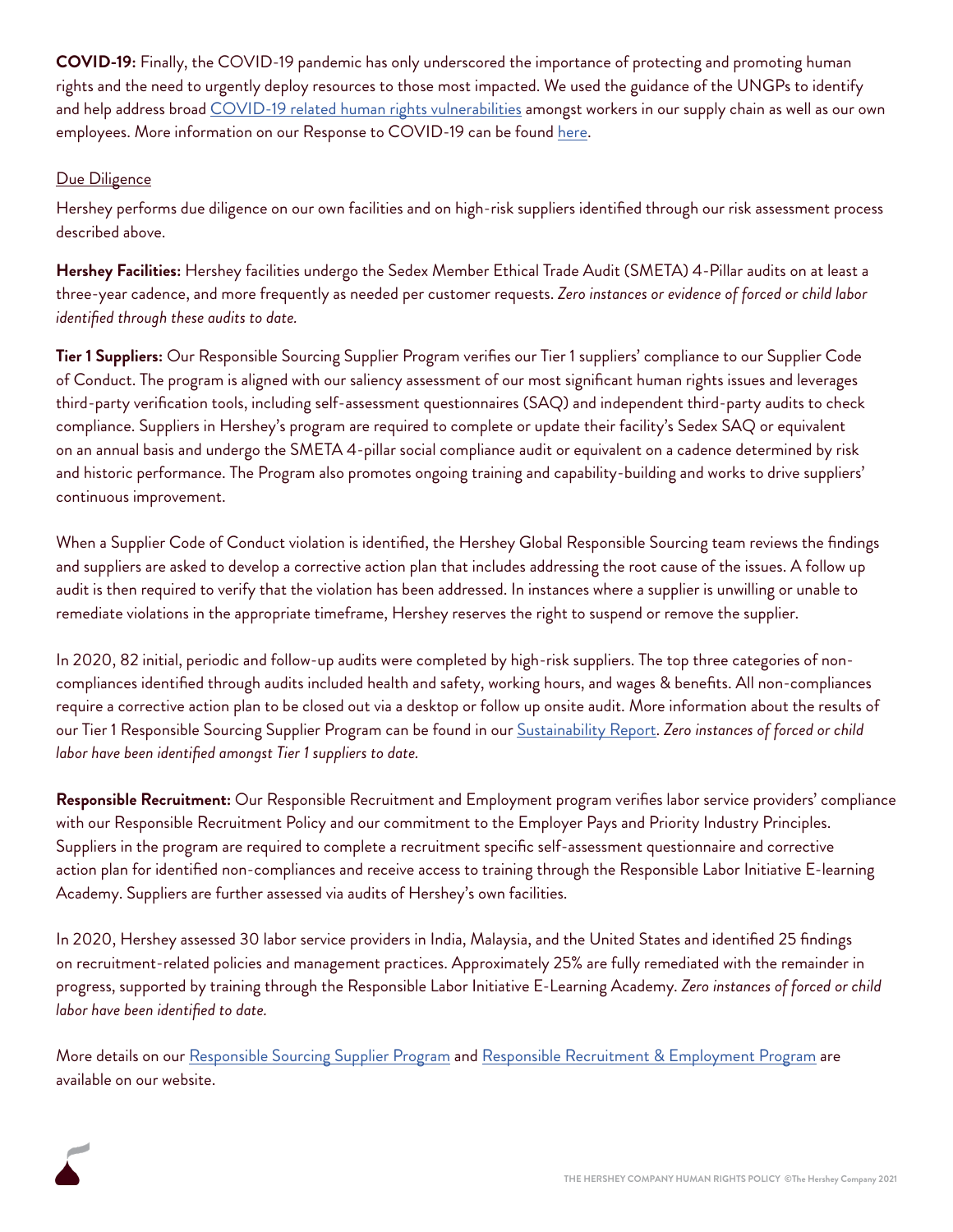#### Ingredient & Material Sourcing

Hershey has laid out expectations for certain materials and ingredients that go beyond the requirements of our Supplier Code of Conduct and reflect our commitment to human rights and a transparent supply chain. These commitments include, but are not limited to, our positions or policies on [cocoa sourcing](https://www.thehersheycompany.com/en_us/sustainability/shared-business/responsible-sourcing/priority-ingredients-and-materials/cocoa.html), [farm animal welfare,](https://www.thehersheycompany.com/content/dam/corporate-us/documents/legal/farm-animal-welfare-position.pdf) [pulp and paper sourcing,](https://www.thehersheycompany.com/content/dam/corporate-us/documents/legal/pulp-and-paper-sourcing-policy.pdf) responsible palm oil [sourcing,](https://www.thehersheycompany.com/en_us/sustainability/shared-business/responsible-sourcing/priority-ingredients-and-materials/palm-oil.html) and [sustainable sugar sourcing](https://www.thehersheycompany.com/en_us/sustainability/shared-business/responsible-sourcing/priority-ingredients-and-materials/sugar.html).

#### *Cocoa For Good*

Hershey is purchasing 100% certified and sustainable cocoa, and each certification program prohibits the use of forced and illegal child labor. Beyond purchasing certified cocoa, Hershey is working with key suppliers and sustainability partners, [listed on Hershey's website](https://www.thehersheycompany.com/en_us/sustainability/shared-business/cocoa-supply-chain-traceability.html), through Hershey's flagship *[Cocoa For Good](https://www.thehersheycompany.com/en_us/shared-goodness/shared-business/cocoa-for-good.html)* program, to holistically address systemic social and environmental issues in our cocoa supply chain. Through *Cocoa For Good*, Hershey aims to disrupt the cycle of poverty which is an underlying contributor to issues like child or forced labor. Specifically, the program works to increase the profitability of cocoa farming as well as diversify incomes at the household level, educate families on the value of savings, empower communities, foster women's leadership, and improve the quality of nutrition and access to education.

We further strengthened our efforts to combat child labor by introducing the *Child Labor Monitoring and Remediation System* (CLMRS) through our suppliers on *Cocoa For Good* farms and their local communities in Cote d'Ivoire (CDI) and Ghana. Hershey has committed that all cocoa sourced from Cote d'Ivoire and Ghana will be directly sourced by 2025 and with 100% CLMRS coverage of our directly sourced cocoa in these two countries by 2025. We expect this expansion of CLMRS to cover 125,000 children by 2025, which would be a [350% increase in the number of children](https://www.globenewswire.com/news-release/2020/05/27/2039330/0/en/Hershey-Doubling-Down-on-Commitment-to-Ethical-Cocoa-Supply-Chain.html#:~:text=Hershey) (2018 baseline) being supported by our CLMRS system. CLMRS is the leading method of detection and remediation of child labor amongst children aged 5-17 and was developed through the International Cocoa Initiative (ICI). We are encouraged by the early, but positive, impact of CLMRS and the scalability this system can have. To date we have identified 0 instances of forced labor. More information on the results of our CLMRS program can be found [here](https://www.thehersheycompany.com/en_us/sustainability/shared-business/child-labor-monitoring-and-remediation-system.html).

In 2020, Hershey also developed a more [comprehensive approach to human rights due diligence in cocoa](https://www.thehersheycompany.com/en_us/sustainability/shared-business/responsible-sourcing/priority-ingredients-and-materials/cocoa.html). This process includes country of origin risk assessments, a supplier sustainability assessment, which evaluates suppliers' policy commitments, and management systems for addressing topics like child labor, forced labor, grievance mechanisms and living income. It also includes manufacturing site risk assessments using the SMETA audit protocol, farm level risk assessments through our certification partnerships like Rainforest Alliance, and our existing [CLMRS](https://www.thehersheycompany.com/en_us/sustainability/shared-business/child-labor-monitoring-and-remediation-system.html). We are in the process of creating action plans with suppliers based on results from these supplier sustainability assessments.

#### *Palm Oil*

We progressed our work in 2020 towards achieving a traceable and exploitation-free palm oil supply chain, which requires continuing to identify human rights risks and partnering with our suppliers to address them. We continue to support the work of the Roundtable for Sustainable Palm Oil (RSPO) and remain committed to purchasing 100% RSPO Mass Balance certified palm oil which we have been doing since 2017. With our partner, Earthworm Foundation, we developed a public [Palm Oil Grievance Procedure](https://www.thehersheycompany.com/content/dam/corporate-us/documents/pdf/The Hershey Company) and [Log](https://www.thehersheycompany.com/content/dam/corporate-us/documents/pdf/The Hershey Company%27s Palm Oil Grievance Log.pdf) to investigate allegations of child labor and forced labor, transparently disclose how we investigate violations against our Responsible Palm Oil Sourcing Policy and establish formalized thresholds for suspension and re-entry into our supply chain. As of 2020, 13 palm companies have been suspended, two of which due to human rights violations. Finally, given our role in the value chain, we work with suppliers leveraging tools and on-the-ground investments led by our partner, Earthworm Foundation to support remediation efforts. More details can be found [here](https://www.thehersheycompany.com/en_us/sustainability/shared-business/responsible-sourcing/priority-ingredients-and-materials/palm-oil.html) and on our updated [palm oil webpage](https://www.thehersheycompany.com/en_us/sustainability/shared-business/palm-oil-facts.html).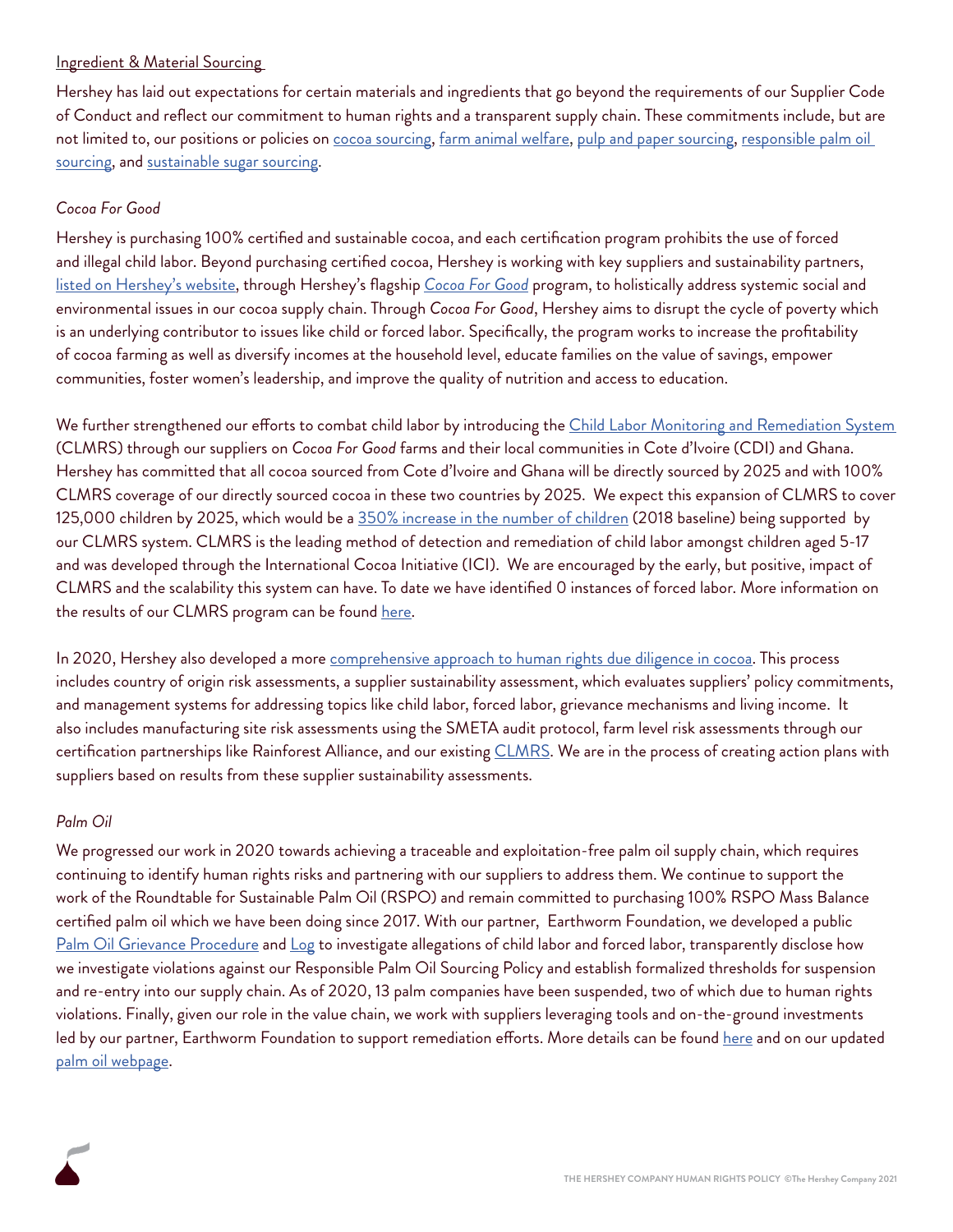#### *Sugarcane*

For all sugar we use that is grown outside the U.S., we seek to purchase Bonsucro certified mass balance sugar where possible; Bonsucro prohibits the use of forced and illegal child labor. When this is not feasible, we purchase Bonsucro credits to match the volumes of the conventional sugar we buy from international sources. We also require that all the refining facilities we source sugar from have an up-to-date ethical trade audit from SEDEX (or equivalent), a leading nonprofit focused on improving ethical performance in corporate supply chains.

We are in the process of strengthening our approach to certification and on the ground programming. This will include a more comprehensive approach to human rights due diligence with the implementation of a supplier sustainability assessment similar to the one being applied for cocoa.

### **MULTI-STAKEHOLDER ENGAGEMENT & PARTNERSHIPS**

We recognize that situations of forced labor and modern slavery often stem from socio-economic and cultural barriers that no one company or organization alone can solve. As a result, our partnerships with nonprofit organizations and pre-competitive industry collaborations along with engagement with local governments play a critical role in informing, implementing and evolving our human rights policies and programs including those related to forced labor and human trafficking. Some of our key collaborations this past year included:

- Continuing as a member of the Associate Auditor Group of the Sustainable Ethical Data Exchange (SEDEX) and using the [SEDEX Member Ethical Trade Audit \(SMETA\)](https://www.sedexglobal.com/products-services/smeta-audit/) standard or equivalent for verifying compliance with our Supplier [Code of Conduct.](https://www.thehersheycompany.com/content/dam/corporate-us/documents/partners-and-suppliers/supplier-code-of-conduct.pdf) SMETA is a prescriptive audit procedure that is a compilation of effective ethical audit techniques covering Health and Safety, Labor Standards (including audit criteria on forced labor, human trafficking and child labor), Environment and Business Ethics. We share the audits of our facilities with our customers through SEDEX, a platform that facilitates swift exchange of audit information.
- Joining the [Society of Product Licensors Committed to Excellence](https://www.splicelicensing.com/) (SPLiCE) and actively participating in the Social and Environmental Responsibility Committee which works to build capacity and alignment on tools and social compliance audit standards and programs across Licensors which include addressing human rights risks like forced and child labor.
- Serving as members of the **AIM-PROGRESS** Human Rights Steering Committee which continues to drive industry alignment on tools and best practices for addressing forced and child labor, mutual recognition of social compliance audits, alignment on responsible recruitment tools and best practices, and worker voice engagement models. In 2020, six Malaysia-based Hershey suppliers participated in the AIM-Progress/ELEVATE virtual responsible recruitment series.
- Joining the [Responsible Labor Initiative \(RLI\)](http://www.responsiblebusiness.org/initiatives/rli/), a multi-stakeholder, multi-industry initiative focused on ensuring that the rights of workers who are vulnerable to forced labor in global supply chains are consistently respected and promoted. Through our participation in the RLI, Hershey has the opportunity to leverage industry best practices and tools, including training resources, risk assessment tools, and migration corridor data and research, among other resources. Participating in the RLI also allows Hershey to support advocacy efforts and larger initiatives to address the root causes of forced labor and recruitment-related issues. In 2020, Hershey leveraged the RLI E-learning Academy to train Hershey employees on forced labor and suppliers of labor services on responsible recruitment practices.
- Continuing our partnership with the [World Cocoa Foundation](https://www.worldcocoafoundation.org/) and participating in key industry initiatives such as the Cocoa & Forest Initiative, which directly inform how we address underlying issues such as poverty that contribute to situations of human rights and forced labor. We also rely on these groups to engage as an industry with local governments in West Africa to discuss opportunities to prevent and address risks associated with child and forced labor.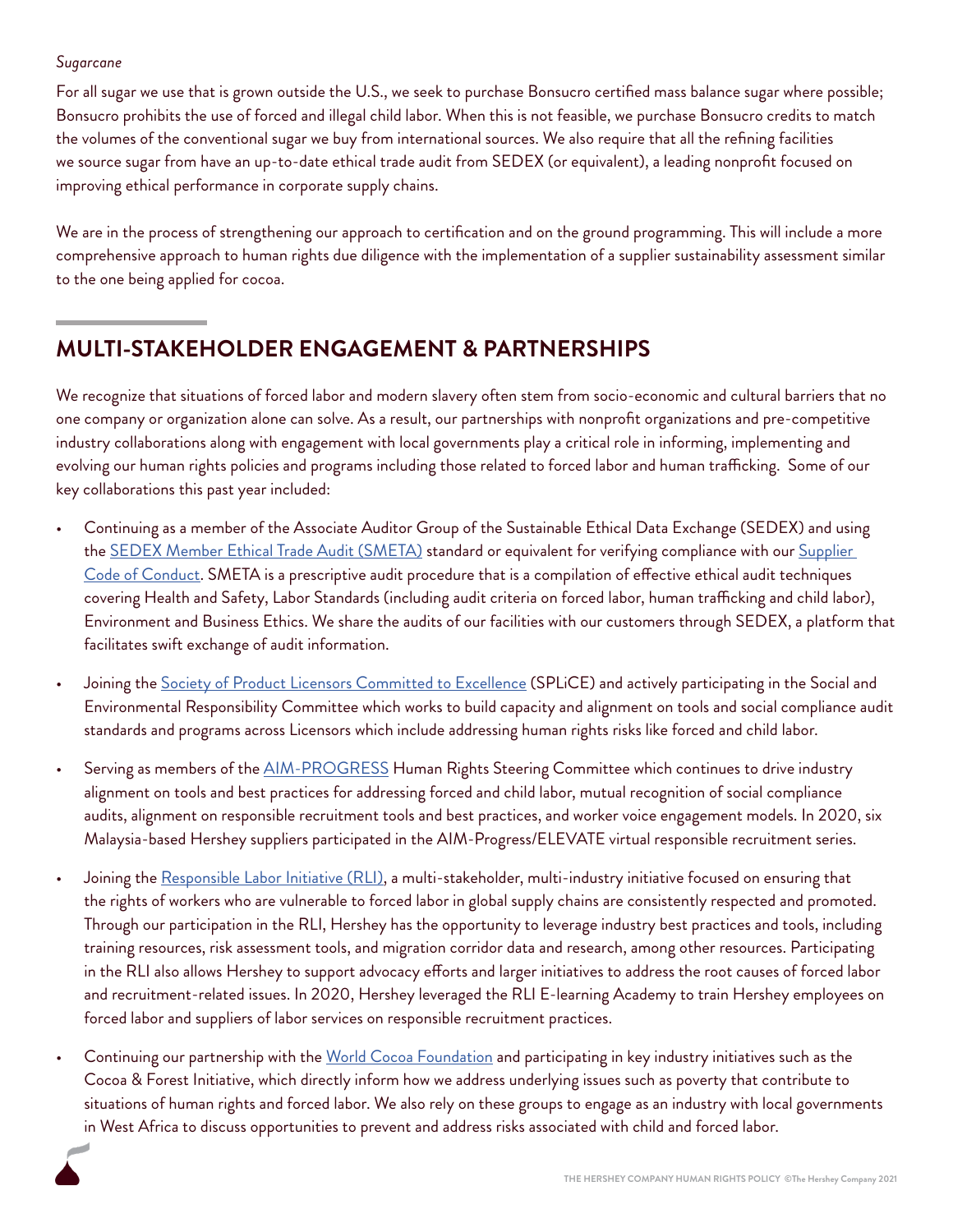- Serving on the board of the *[International Cocoa Initiative \(ICI\)](https://cocoainitiative.org/)*, which drives the industry approach, opinions and public statements, programs and best practices, and in-country organizational resource allocation towards eliminating child and forced labor in the cocoa supply chain in West Africa. ICI is also an important platform for industry (including Hershey) to engage the Governments of Cote d'Ivoire and Ghana on topics like child and forced labor.
- Partnering with **Earthworm Foundation** to support our palm oil supply chain, including co-sponsoring and participating on the coalition level of the Areas for Priority Transformation project in the Southern Aceh and Aceh Tamiang landscapes to support capacity building of palm producing communities around topics of labor exploitation, opportunities for supplementary livelihoods and deforestation.

More information on our collaborations and partnerships can be accessed [here.](https://www.thehersheycompany.com/en_us/sustainability/shared-business/human-rights/activating-through-partnerships-collaboration.html)

## **ENGAGING AFFECTED STAKEHOLDERS**

Hershey recognizes the importance of directly engaging with workers and farmers who are impacted by our supply chain. Cocoa farmers and cocoa communities remain a priority stakeholder group. On our Cocoa for Good Farms, we maintain schedules for regular farm and community visits throughout the year. These stakeholder visits are an opportunity to gain insights into our sustainability programs and investments, including CLMRS programs, prevention and remediation efforts (such as building schools or helping get birth certificates), and training farmers on topics like child labor. Farmers and farmer groups also receive independent announced and unannounced audits from third-party certification bodies. This is supported with field audits by Hershey's local team for ground-truthing.

## **TRAINING & CAPACITY BUILDING**

#### Hershey Employees

Hershey's [Code of Conduct](https://www.thehersheycompany.com/content/dam/corporate-us/documents/investors/code-of-conduct-english.pdf) is distributed to all Hershey employees and is supplemented by targeted training and communications addressing the principles set forth within it. Every year, employees must complete training modules or acknowledge the standards, guidelines and practices set forth in our Code of Conduct. Non-compliance with the Code of Conduct and related company policies may subject employees to discipline, up to and including termination. Hershey employees are also instructed to report anything that may be considered a violation via our [Concern Line](http://www.hersheysconcern.com/).

In 2020, we met our goal of training 100% of procurement professionals on human rights – well ahead of our 2021 deadline. Procurement professionals must achieve an 80% or higher score to pass the training, which accounted for more than 100 hours of e-learning. The Hershey Company Human Rights training which will be required every other year, is a 40-minute e-learning module that covers key human rights topics such as the UNGPs: Hershey's salient human rights issues, including child and forced labor; considerations for human rights and purchasing practices; and how to be an internal champion for human rights. In addition to the procurement function, more than 400 additional Hershey employees voluntarily completed the course and in 2021, Hershey will expand the requirement to at least two additional departments. Finally, Hershey also partnered with the Responsible Labor Initiative (RLI) to train Hershey procurement and human resource professionals on recognizing and preventing forced labor via the RLI e-learning Academy course modules.

#### **Supplier Training**

Hershey recognizes that our suppliers have different levels of maturity when it comes to sustainability, human rights and broader responsible business practices, and we actively seek opportunities to support suppliers on their journey of continuous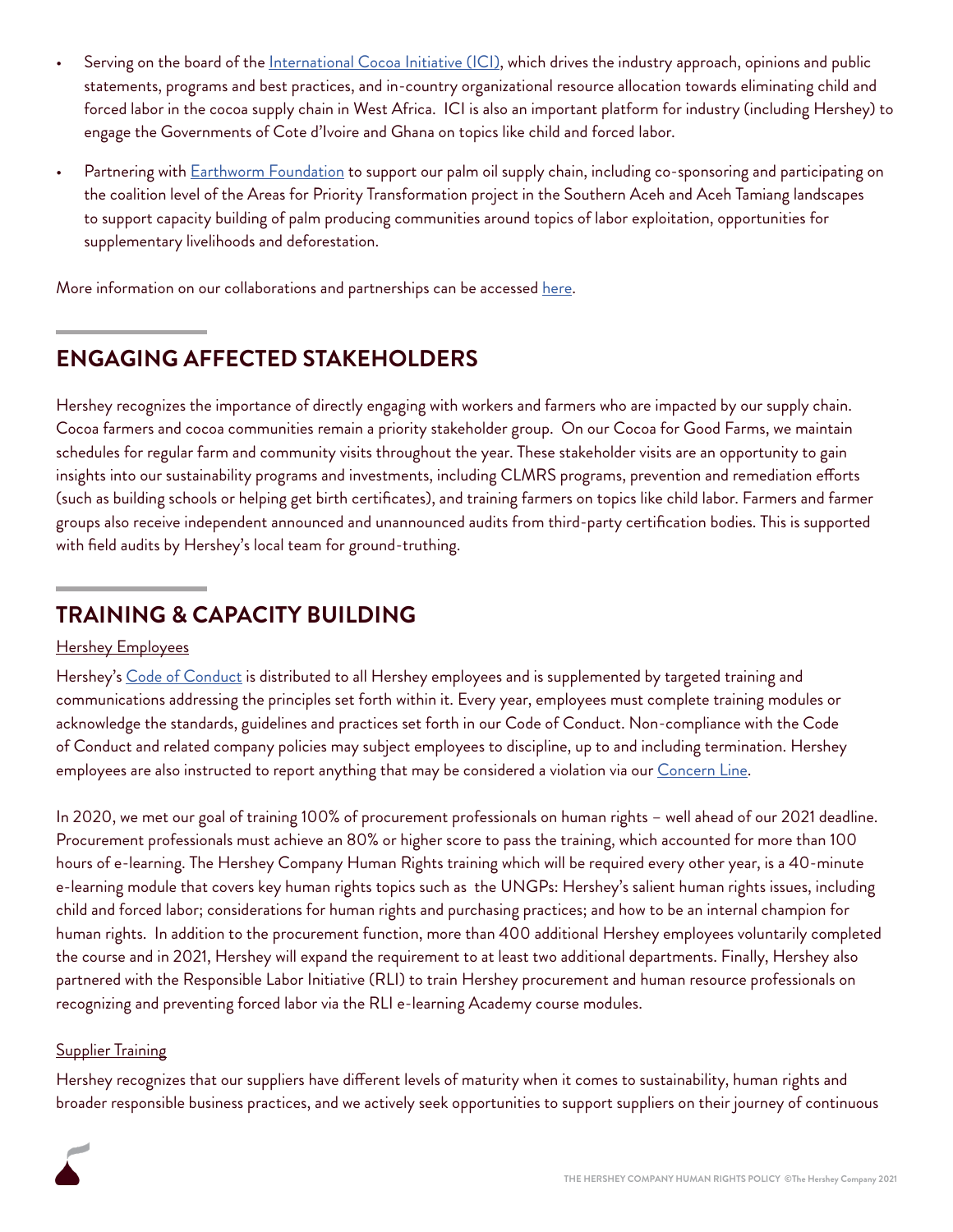improvement. Our [supplier guidebook](https://www.thehersheycompany.com/content/dam/corporate-us/documents/pdf/supplier-program-guidebook-february-2020.pdf) provides specific resources on how to prevent forced labor and other human rights abuses and our memberships with the RLI and Sedex provide a broad range of e-learning and education on key human rights topics including forced labor and responsible recruitment. In 2020, six Malaysia-based Hershey suppliers participated in the AIM-Progress/ELEVATE [virtual responsible recruitment series](https://www.thehersheycompany.com/en_us/sustainability/shared-business/human-rights/embedding-responsible-recruitment-employment.html). The program helped communicate brand expectations around responsible recruitment and provided practical guidance on how to strengthen existing recruitment and employment practices of migrant workers. More information on supplier training can be found [here.](https://www.thehersheycompany.com/en_us/sustainability/shared-business/responsible-sourcing/responsible-sourcing-supplier-program.html)

## **ASSESSING EFFECTIVENESS**

Hershey reports annually on its [progress against stated human rights goals](https://www.thehersheycompany.com/content/dam/corporate-us/documents/pdf/HumanRightsProgress.pdf) on our website and in our sustainability report. We continue to work to develop policies and practices that will help us assess and understand our effectiveness when it comes to addressing key human rights topics, including forced labor and modern slavery. However, several of our existing processes are beginning to give us insight into our performance and areas for future action. Some examples include:

- Grievance mechanisms, such as our *[Concern Line](http://www.hersheysconcern.com/)* (available in more than 47 languages and accessible to our suppliers) and our palm grievance log, help us understand the nature of the complaints against our company and our supply chain and effective remediation strategies.
- Our social compliance auditing programming surfaces labor and human rights related performance and activity (both positive and negative) within our own manufacturing base and those of our Tier 1 suppliers – and more importantly opens a dialogue for sharing concerns, best practices, and where training and investment is needed for continuous improvement.
- Our origin-level investments, such as our Cocoa for Good program and Child Labor Monitoring and Remediation Systems, give specific insight into rights and experiences of smallholder farmers and their families. The CLMRS system has also underscored the importance of remedy and investing in the root causes of poverty (such as income, gender discrimination, land rights, etc.) that increase the likelihood of child labor.

We will continue to explore more specific KPIs that will help us track effectiveness in our efforts to promote human rights and address forced labor.

## **LOOKING AHEAD**

[Respecting human rights](https://www.thehersheycompany.com/en_us/sustainability/shared-business/human-rights.html) is a continuous effort and we are committed to revisiting and reassessing our approach in light of new best practices, changes in the external environment and landscape and the evolution of our business model and footprint. We will also continue to publish our [Responsible Sourcing](https://www.thehersheycompany.com/en_us/sustainability/shared-business/responsible-sourcing.html) efforts on our corporate website as well as in our annual Sustainability Report. Our [focus areas for 2021](https://www.thehersheycompany.com/content/dam/corporate-us/documents/pdf/HumanRightsProgress.pdf) can be found on our website and include:

- **• Accelerate efforts to address child labor in cocoa:** Deliver on our commitment that 100% of the cocoa in our products that originates from Cote d'Ivoire and Ghana will be sourced directly by 2025 and expand Child Labor Monitoring and Remediation Systems (CLMRS) to 100% across these two countries by 2025.
- **• Expand supply chain human rights due diligence:** Deliver our goal of enrollment of 100% of high risk-suppliers in our supplier program by 2021 (~450 suppliers), expand responsible recruitment program to 100% of in-scope labor service providers (~90 suppliers), and remediate 100% of any child or forced labor-related findings though corrective actions plans and investments in supplier training & capability building.